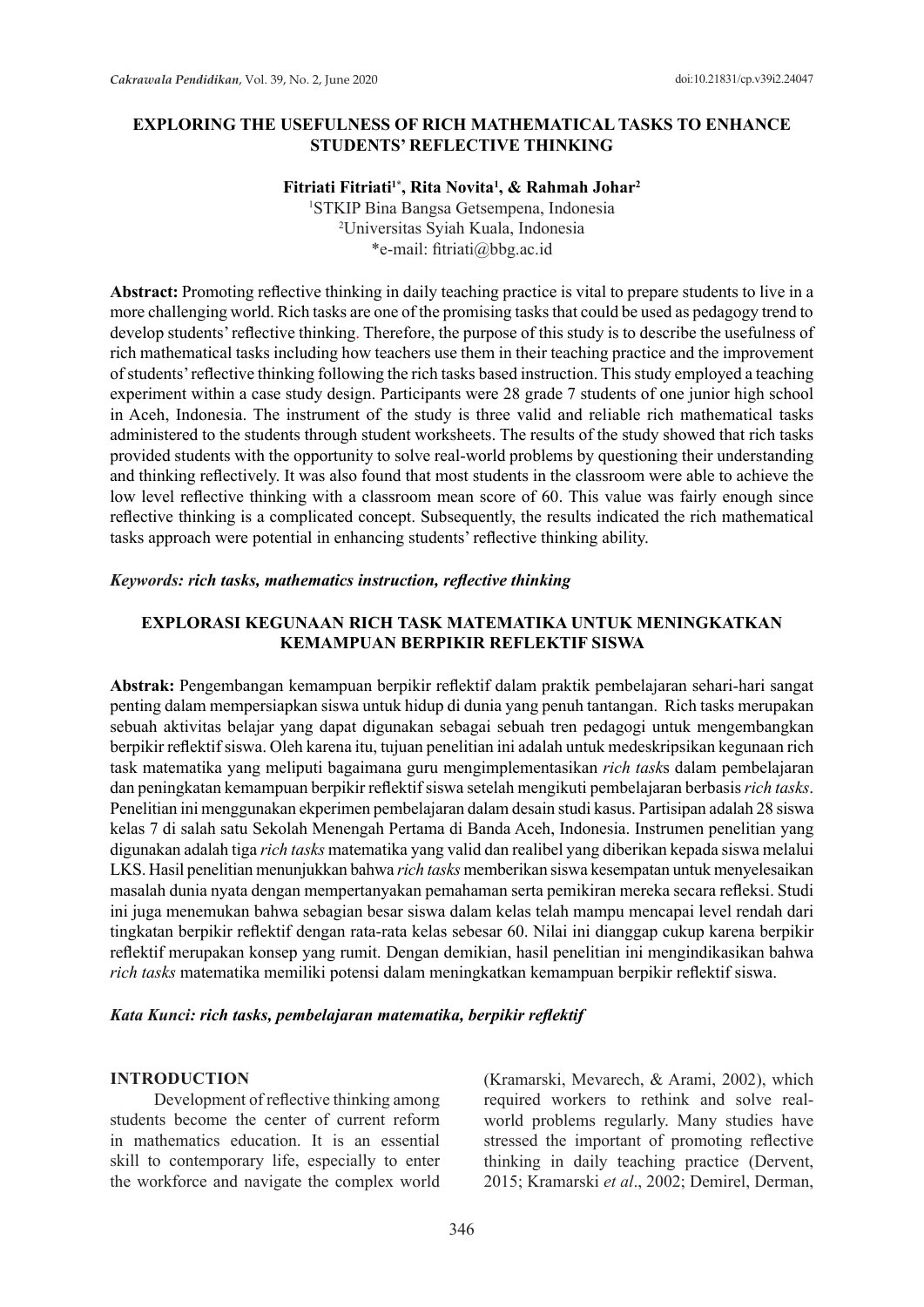& Karagedik, 2015) because it provides students with an opportunity to step back and think about how they actually solve problems, as well as how a particular set of problem-solving strategies might be appropriated for achieving their goal (Porntawekul & Raksasataya, 2012). Moreover, reflective thinking helps learners develop higherorder thinking skills by prompting learners to relate new knowledge to prior understanding, think in both abstract and conceptual terms, apply specific strategies in novel tasks, and understand their thinking and learning strategies (Dewey, 1910; Kadivar, Tanha, Sh, & Farzad, 1993). These show that the benefit of reflective thinking is lifelong. Therefore, current mathematics curriculum should be designed and arranged to provide the opportunity to student develop a high level of mathematical competences as documented in TIMSS and PISA problemsolving skills such as modelling, and reflective thinking.

Indonesian Government initiates the new curriculum in year 2013, called Curriculum 2013 which developed based on the comprehensive evaluations of TIMSS and PISA results (Ministry of Education & Culture, 2013). Both studies' results show that Indonesian students performance in mathematics has been consistently ranked in a low position. Further study of PISA results found that their performance on level five and six questions of mathematics test which measured their higher order thinking skills such as reflective thinking and problemsolving ability is weak (Stacey, 2011). This indicates that the current Indonesia mathematics curriculum teaches something different than what is needed. Thus, the new 2013 curriculum and assessment focus on a range of  $21<sup>st</sup>$  century skills, with the aim of mathematics education is to develop students' skills such as reasoning, communication, problem solving that required higher order thinking including reflective thinking preparing them to live in challenging world (Ministry of Education & Culture, 2013).

While there is widespread agreement on the importance of incorporating reflective thinking into mathematics classrooms, there is limited specific advice on how this can best happen. The new curriculum requires the teachers to employ constructivist teaching and learning strategies to develop HOTS including reflective thinking, such as project-based learning,

problem-based learning, contextual learning and collaborative-based learning (Ministry of Education & Culture, 2013). However, the teaching practices implemented by teachers merely focused on traditional teaching methods (Tanujaya, Prahmana, & Mumu, 2017). Nuriadin, Kusumah, Sabandar, & Dahlan (2015) stated that mathematics instruction delivered by teachers not get used to develop students' thinking ability. They used to explain mathematical concept through formulations which then affected low of students' mathematical reflective thinking performance. In addition, most of the previous studies conducted about the reflective thinking skills focused more on the factor analysis such as Kadivar *et al*. (1993) studied the effect of reflective thinking on academic achievement; Phan (2006) also examined student approach and reflective thinking with a latent variable approach; Demirel *et al*. (2015) studied the relationship between reflective thinking skill toward problem-solving and attitude toward mathematics, and how teaching strategy relate to reflective thinking (Aizikovitsh-udi & Cheng, 2015). Only a few studies focus directly on how to teach students to develop reflective thinking. This includes study of using Mathlet conducted by Avetisyan & Hayrapetyan (2017); employing knowledge sharing learning (Nuriadin *et al*., 2015), feedback dialog (van der Schaaf, Baartman, Prins, Oosterbaan, & Schaap, 2013), problem based learning (Kurniawati, Kusumah, Sumarmo, & Sabandar, 2014). However, most of these studies conducted among university students and teachers. This indicates that further research concerning teaching reflective thinking among secondary school students is still needed.

One of the promising mathematical tasks that could be used to stimulate students' mathematical reflective thinking ability is a rich task. A rich task was defined by Moulds (2002) as a task that can engage students in the learning process, make contents meaningful and foster connections among ideas and disciplines. Ferguson (2009) stated that it is the tasks in which the whole class can engage and can easily be adjusted to students' ability level. The rich task could provide student learning opportunity to solve real-world problems that required higher order thinking skills including reflective thinking and reasoning (Henningsen & Stein, 1997). These indicate that rich tasks are one avenue for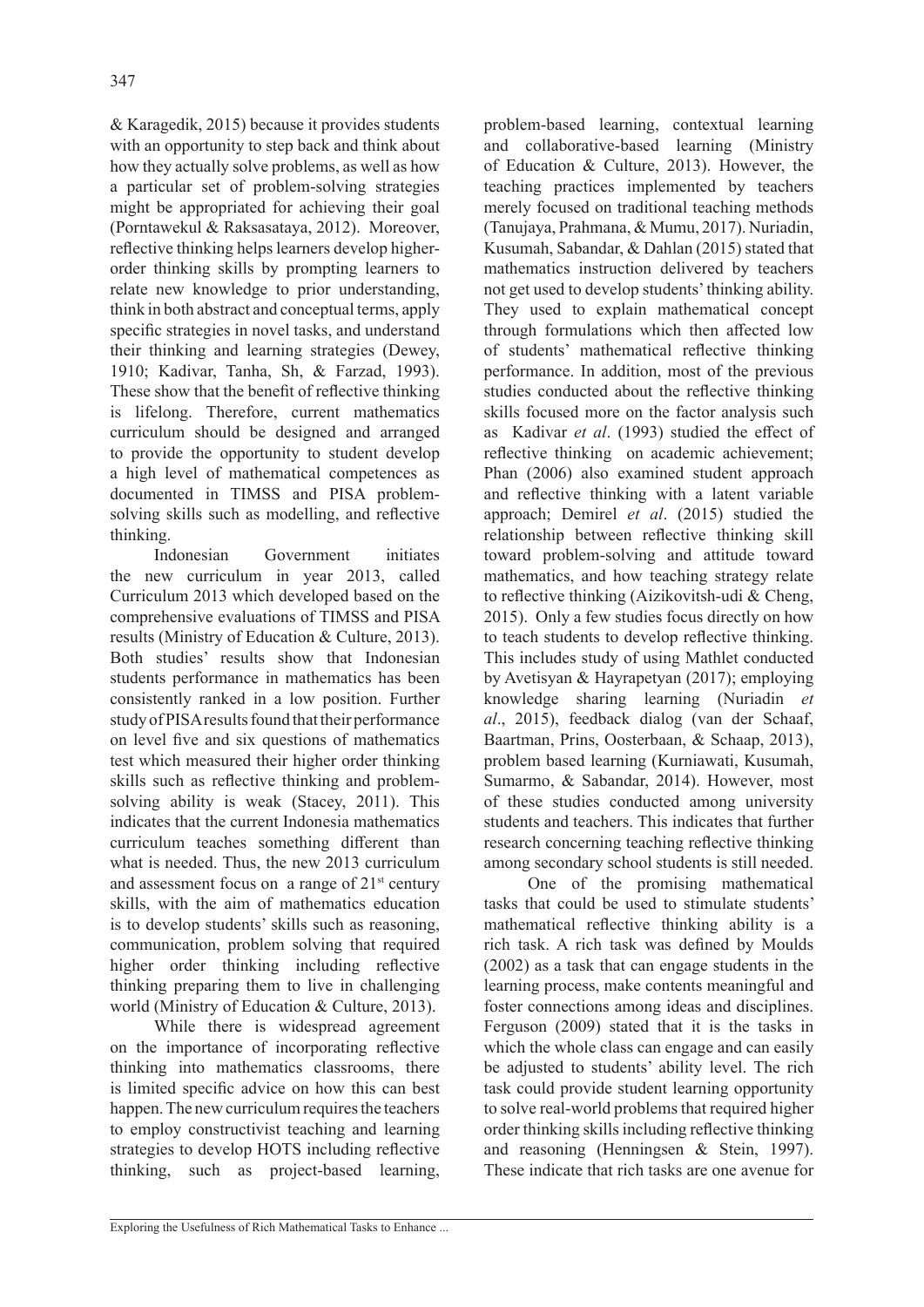teaching students to solve real-world problems that challenge them to engage in the learning process actively and to make connections between concepts and ideas. Therefore, teachers are challenged to create and apply rich tasks in daily teaching practices.

Rich tasks have a range of characteristics that make it an effective component in teaching mathematics. These include trans-disciplines, authenticity in their relationship to real-world applications and contexts, offer different levels of challenges, purposeful connections to the world beyond classrooms, encourage critical thinking and offer various opportunities to meet the different need of the learners and resources intensity (Aubusson, Burke, Schuck, Kearney, & Frischknecht, 2014; Ferguson, 2009; Goos, Geiger, & Dole,, 2013; Henningsen & Stein, 1997; Moulds, 2002; Piggott, 2011). This potential of rich tasks has been indicated by a body of literature (Goos *et al*., 2013; Moulds, 2002). Consequently, many education standards and curriculum guidelines around the world have encouraged teaching practices that involve rich tasks elements (Queensland Department of Education, 2001) and mandate to create more complex tasks to prepare students to live in the challenging world. In response to this, a bank of rich tasks now exists across grade levels, along with scoring rubrics and moderating processes by which the quality of the tasks, the student works, and the scoring can be evaluated (such as NRICH, ATM, and MCTP).

Some studies about rich tasks have been carried out such as Moulds (2002); Slavit & Nelson (2010); Goos *et al*. (2013) which show that the role of rich tasks in developing student learning. A body of literature (Aubusson *et al*., 2014; Ferguson, 2009; Goos *et al*., 2013; Henningsen & Stein, 1997; Moulds, 2002; Nelson, 2010; Piggott, 2011) have reported the potential of rich tasks such as challenges students to solve real-world problems which have a connection to the world beyond classrooms, encourages them to think reflectively and offer various opportunities to meet the different need of the learners. Regarding these potentials of a rich task, it is suggested that a rich task could be used to address some of the problems in mathematics education in Indonesia, more specifically in improving students reflective thinking ability in mathematics which still weak as previously

reported by Stacey (2011). Moreover, study about implementing rich tasks in mathematics classroom in Indonesia is still limited, even the rich tasks approach is not common in Indonesia. Consequently, this study came to bridge the gap as an addition to knowledge in this approach.

The purpose of this study is to describe the usefulness of rich mathematical tasks including how teachers use them in their teaching practice and the improvement of students' reflective thinking following the rich tasks based instruction.

# **METHODS**

The method of this study involved a teaching experiment within a case study design (Yin, 2003). One of the researchers (FT) assumed the role of the teachers and engaged in reflective practice while the other researcher provided feedback as a non-participant observer (RN). Instruction materials such as lesson plans, student worksheets, rubrics, and scoring guidelines were designed and provided by the researchers. Students worked in groups and experienced 5 hours weekly of mathematics classroom using rich tasks over two meetings. The instruction procedure utilized in this study follows the problem-based instruction method as reported by Saputra, Joyoatmojo, Wardani, & Sangka (2019) by including three rich tasks. This method was used as it is potential to improve reflective thinking (Narmaditya, Wulandari, & Sakarji, 2018). Following this method, the instruction process consists of five phases: (1) providing the problems to students where the students are oriented to the rich tasks; (2) students identified problems within the tasks; (3) students sought information from various sources; (4) students choose the right solution to solve tasks; and (5) Teacher evaluated the students' works.

This study was conducted in Banda Aceh, Aceh Province, Indonesia. The participants were 28 (11 boys and 17 girls) Year 7 students of one the junior high school in Banda Aceh. This class was selected among eight classrooms in the school based on their interest and strength in mathematics especially mastering some algebraic and procedural knowledge as reported by their teacher. This technique was established using convenient sampling. As this study was the first initial program to introduce rich tasks to the students, the participants of this study never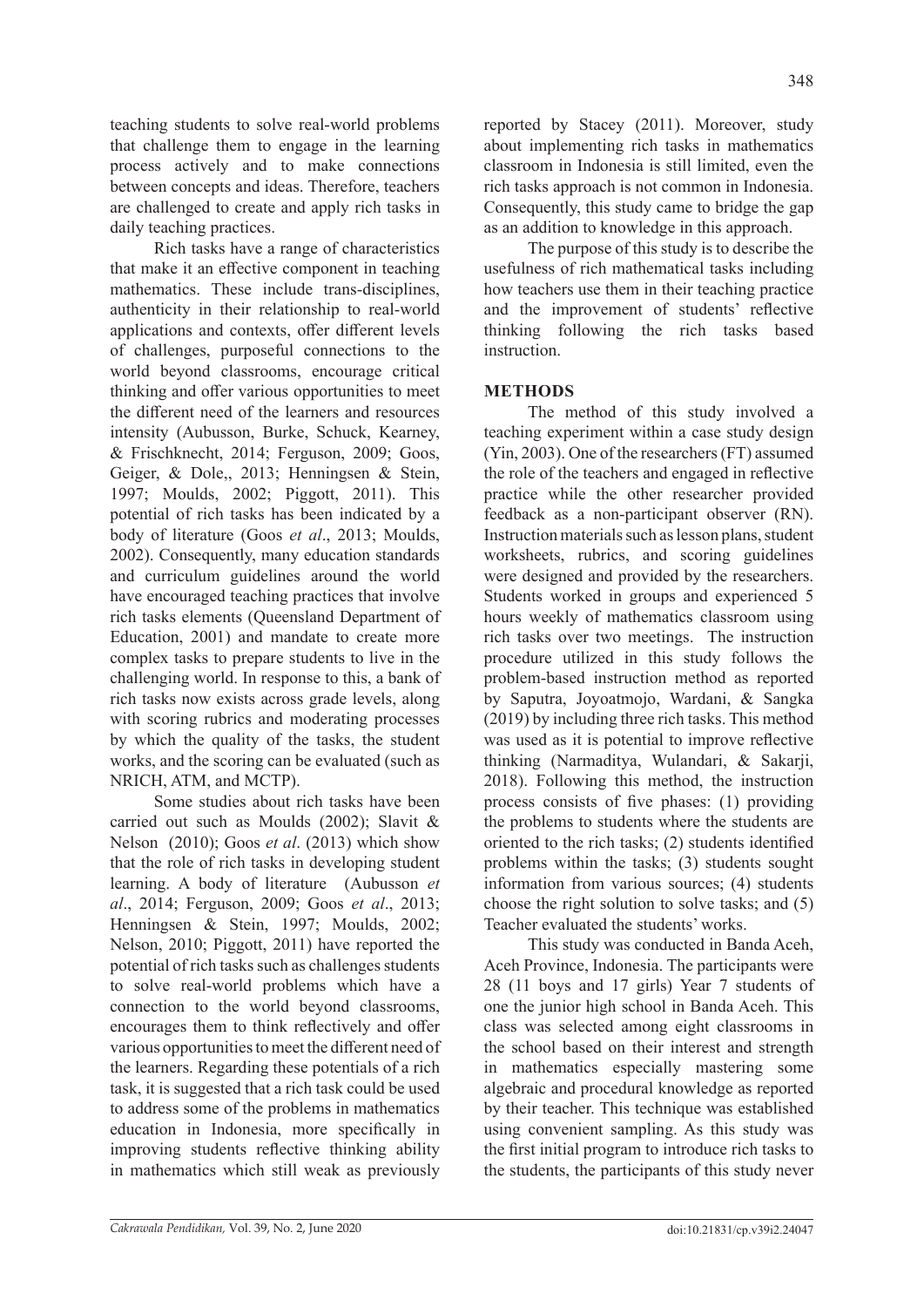solved mathematics problems like rich tasks before.

Based on an extensive review of rich task bank items from Educational Designer (Burkhardt, 2009) and NRICH (2014), researchers select three rich mathematical tasks that suit year 7 mathematics curriculum in Indonesia. These selected tasks were modified by the researchers to adopt the local contexts and were then assessed using rich task framework developed by Goos *et al.* (2013) to ensure the richness of the tasks. Tessmer (1993) evaluation method was also employed to assure the validity and reliability of the modified tasks in measuring and reflective thinking (RT) ability of the students. A summary of the given rich task is provided in Table 1.

Cronbach's alpha coefficient for internal consistency was obtained based on the students' responses to each rich task item making up the instrument to ensure the test reliability. The total value of the alpha coefficient for the test was satisfactory (.71) (Santos, 1999). The valid and reliable tasks were then arranged within student worksheet (Fitriati & Novita, 2018) administered to seven groups of student in a mathematics classroom using a problem-based approach (Saputra *et al.*, 2019). In addition, the researchers developed a classroom observation checklist based on rich tasks trajectory (Goos *et al*., 2013) to gather data related to how students are learning mathematics with rich tasks.

The data analysis used in this study was a qualitative approach consisting of transcribing, analyzing thematically, and organizing into categories (Corbin & Strauss, 2008). Data such as classroom observation on student and teacher activities and students' responses were used simultaneously to portrait how mathematics instruction with rich task use to develop students' reflective thinking and to present students' reflective thinking performance. Reflective thinking ability of the students was measured based on the students' responses on a rich task which was formatted based on open constructed-response items. Score ranged from 0 (no response or incorrect response) to 100 (full correct response).

A full correct answer for each task corresponds to reflective thinking indicators consisted of (a) identifying what is known and unknown about the problems and understanding the given information, information discovered while interacting with the problem situation (R1); (b) selecting right strategy to solve given problem and planning consisted of goal setting, clarifying the subgoal or overall goal, devising a plan or strategy to reach goal including the steps to be undertaken (R2); (c) presenting selected strategy and devised plan (R3); (d) carrying out the plan (R4); and (e) critically evaluating assumption and alternative solutions and looking for additional information or clarification (R5). These indicators are then assigned to the four levels of reflective thinking, namely the habitual action, understanding, reflection, and critical reflection (Phan, 2006).The reflective thinking scores were also classified into five categories of M10 (mark scheme). The score ranged from 0-49 is classified as fail, 50-64 is pass, 65-74 is credit, 75-84 is distinction and 85-100 is high distinction.

## **FINDINGS AND DISCUSSION**

The results reported here is part of our ongoing longterm rich tasks project which focus on the exploration of rich tasks potentials, especially on how teacher used them in mathematics classroom to enhance students' reflective thinking and the improvement of the students' ability following the rich tasks based instruction. These preliminary results will

| Task | <b>Task Description</b>                                                                              |
|------|------------------------------------------------------------------------------------------------------|
|      | Security Camera: The topic of this task is the rotation, it is modified with the local context       |
|      | (well-known book and stationery store in Banda Aceh) and consists of 3 task items: 1a, 1b,           |
|      | and 1c.                                                                                              |
| 2    | Traffic Jam: The topic of this task is statistics, it is modified with local context (traffic caused |
|      | by common landslide happening in Aceh) and consist of 3 task items: 2a, 2b, and 2c.                  |
| 3    | Table Tennis Tournament: The topic of the task is a chance. It is modified with school context       |
|      | (extracurricular activities) and consists of 3 task items: 3a, 3b, and 3c.                           |

# **Table 1. Overview of a Rich Task**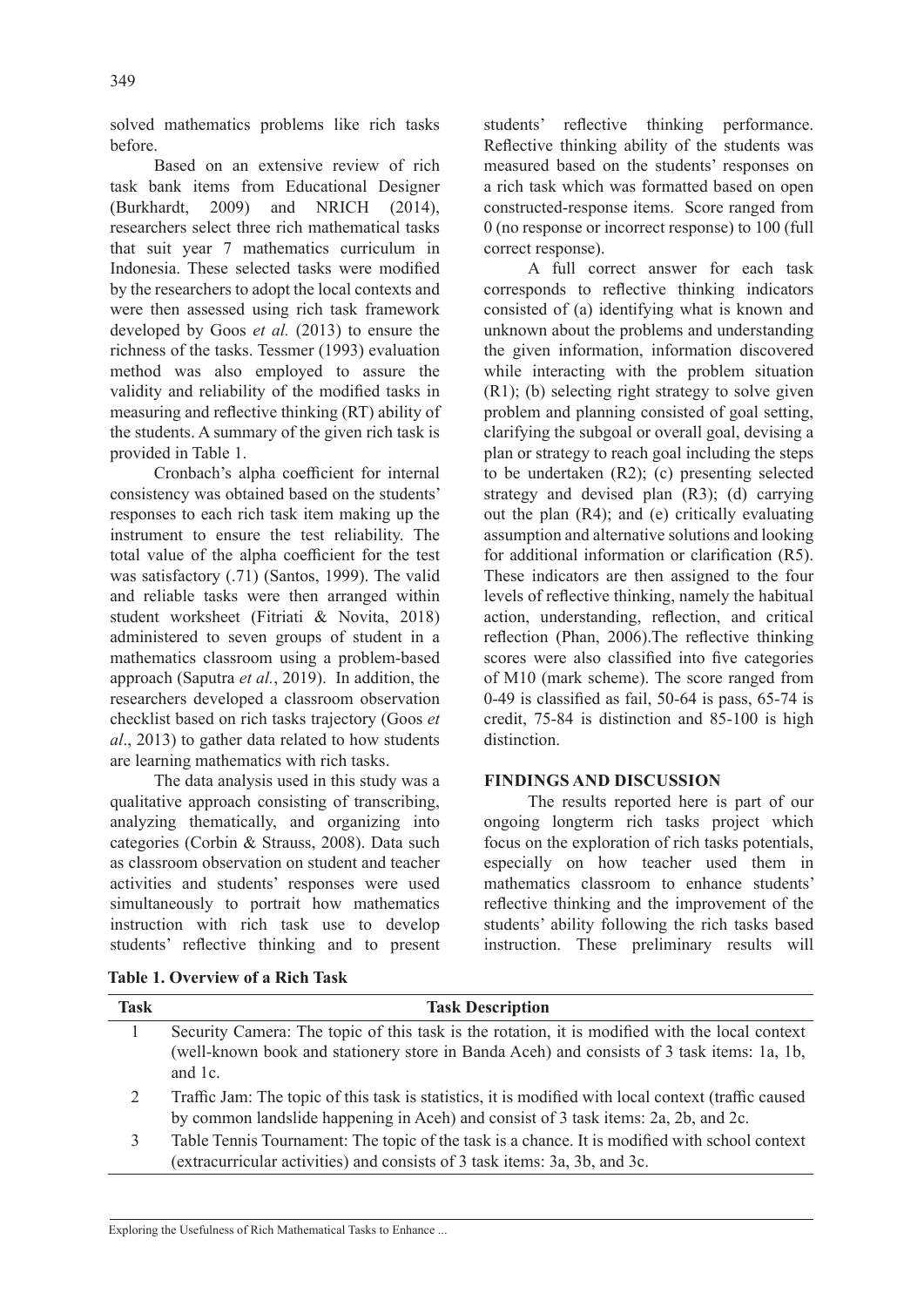contribute to an understanding of the breadth and the nature of mathematics instruction using rich tasks and students experience in solving rich tasks.

## **Findings**

Mathematics instruction was delivered through problem based learning method with rich tasks. Through this method, students were trained to solve mathematical problems, in this case are rich tasks, using various strategies and existing problem solving step (Retnowati, Fathoni, & Chen, 2018). Teacher's and students'

activities with rich tasks observed in this study are summarized in Table 2. For example, in guiding students to solve the tasks 2. The topic for task 2 is "statistics formulated in the traffic jam problem" which can be seen in the Figure 1.

To do the above rich tasks 2, teacher prepare materials such as students worksheet and rubric for student response. In this class session, students worked in a group of 4. This is conducted to enable the teacher to observe their activities. In the beginning, the teacher explained what lesson is about, what teacher expectation had from the lesson (such as solving rich task to

| Table 2. Teacher and Student Activities with the Rich Task |
|------------------------------------------------------------|
|------------------------------------------------------------|

| No. | <b>Rich Task</b><br><b>Characteristics</b>                              | <b>Teacher Activities</b>                                                                                                                                                                                                                                                           | <b>Student Activities</b>                                                                                                                                                                                                                                                                                                                                                                                   |
|-----|-------------------------------------------------------------------------|-------------------------------------------------------------------------------------------------------------------------------------------------------------------------------------------------------------------------------------------------------------------------------------|-------------------------------------------------------------------------------------------------------------------------------------------------------------------------------------------------------------------------------------------------------------------------------------------------------------------------------------------------------------------------------------------------------------|
| 1.  | provided students<br>the opportunity to<br>solve real-world<br>problems | Teacher exposed students to rich<br>tasks                                                                                                                                                                                                                                           | Students work collaboratively in<br>a group to solve given rich tasks<br>which are real-world problems                                                                                                                                                                                                                                                                                                      |
| 2.  | challenge students<br>to actively engage<br>in the learning<br>process  | Teacher guide student by asked<br>several questions to provoke them<br>and generate rich mathematical<br>activity.                                                                                                                                                                  | • Students posed more questions<br>related to the tasks clarifying<br>their<br>understandings<br>whether<br>about the task were correct or not<br>discussion<br>$\bullet$ intensive<br>and<br>communication among students<br>and teachers during the instruction<br>· students had to collect data by<br>measuring the length of various<br>types of cars to calculate some car<br>trapped in the accident |
| 3.  | make connections<br>between concepts<br>and ideas                       | Teacher<br>posed<br>students<br>with<br>questions<br>several<br>related<br>to<br>problem-solving such as: (1) What<br>mathematics skills or knowledge<br>could be used to determine a<br>solution? (2) What representations<br>can be used to get a sense of what<br>this is about? | In solving rich tasks $(2)$ , the student<br>should know the concept of mean<br>and unit of measurement                                                                                                                                                                                                                                                                                                     |
| 4.  | Developing<br>a complex<br>reasoning process<br>of problem-<br>solving  | Teacher<br>posed<br>students with<br>questions<br>related<br>several<br>to<br>problem-solving such as: (1) What<br>is the objective required? (2) How<br>reasonable is the solution?                                                                                                | Students assume the variation of the<br>length of cars which were stuck in<br>the traffic jam then develop their<br>reasoning                                                                                                                                                                                                                                                                               |
| 5.  | Promote<br>Reflective<br>Thinking                                       | The teacher asked students to think<br>reflectively by questioning them<br>as follow: $(1)$ how do you think<br>you are correct? And (2) have you<br>found all the possibilities?                                                                                                   | • Students evaluate their answer<br>whether<br>correct<br><b>or</b><br>not<br>by<br>providing the reasons<br>• Student try to find all possibilities<br>(several methods to solve the<br>tasks)                                                                                                                                                                                                             |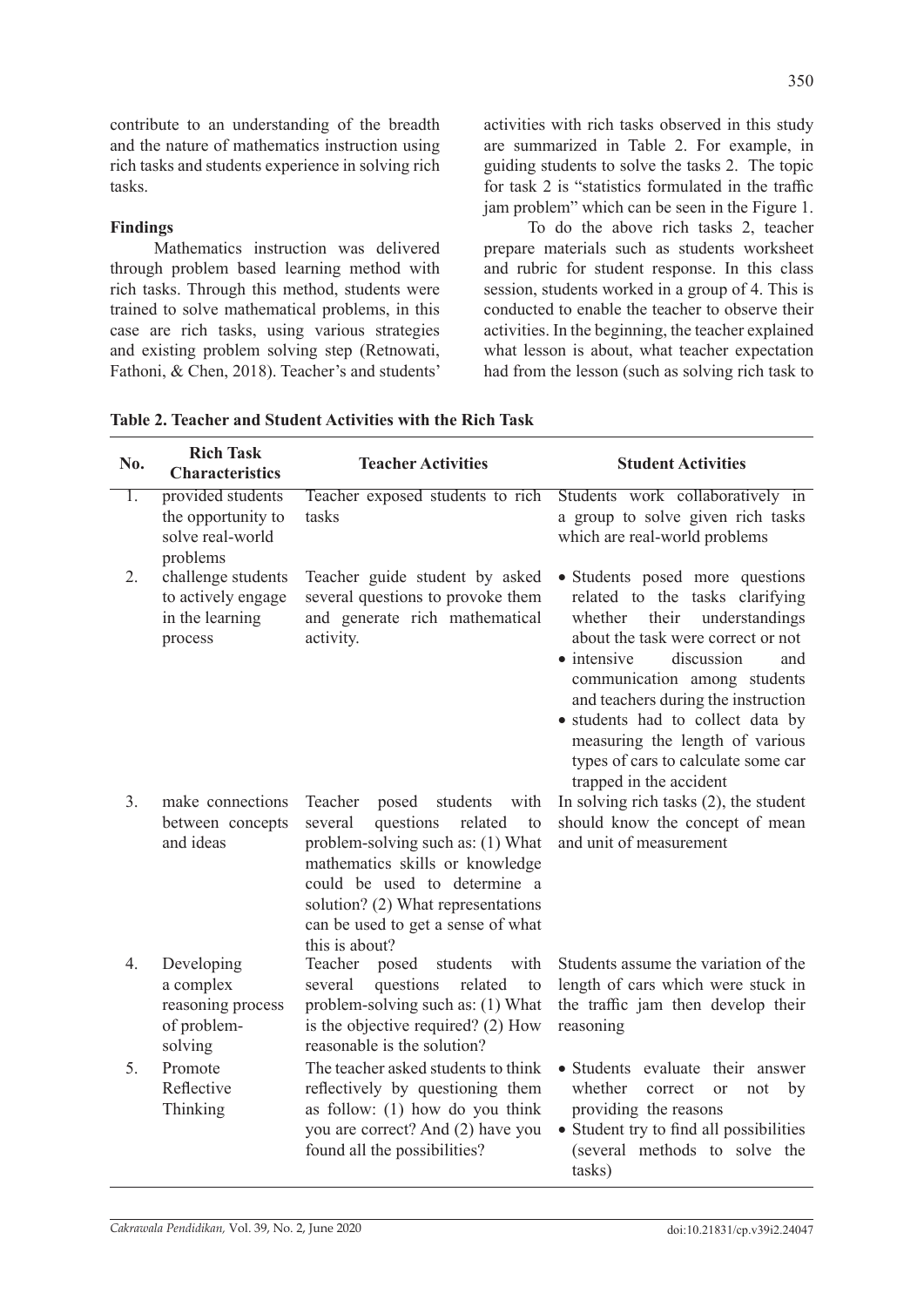

**Figure 1. Task 2: Traffic Jam Task**

explore their mathematics and reflective thinking ability), and what activities students would do. This provides an example of how these types of tasks may be used to structure student learning. Based on the observation done by researchers during the instruction process, it shows that the rich tasks challenge students. For instance, in completing task 2: traffic jams, students had to collect data by measuring the length of various types of cars to calculate some car trapped in the accident. They are required to assume about the length of each type of car and calculate the average length of the car. These results then were used to calculate the length of time to clear the traffic. To be able to do this, students should use one or two mathematics procedure then monitor and reflect on the process whether it right or not. These activities indicate that the task can invite students to make decisions about how to tackle the activity and what mathematics to use. Also, students are involved in speculating, connecting, testing, explaining, reflecting and interpreting.

The study also reveals that some students found the task was difficult and therefore they asked for teachers' help. In response to this issue, teacher generated rich mathematical activity where the teacher re-questioned the students to provoke learning as was suggested by McDonald & Watson (2010). Questions can be about context, problem-solving, mathematical

connection (mathematics within the tasks and mathematics beyond the task), and reflective thinking. Several questions posed by teachers to guide the students in completing tasks can be seen in Table 2. These questions proposed since the researchers anticipated that the students do not regularly work on rich tasks. They need some more specific starting points, but this does not mean they also need a structured sequence of steps to go through. Questioning was done during rich task implementation as suggested by Johar, Patahuddin, & Widjaja (2017) who argued that teachers' questioning plays an important role in promoting classroom interaction and scaffold student thinking during the teaching process. Throughout the learning process involving rich tasks, classroom learning experiences were designed to enable students to complete the tasks successfully. These included teaching activities to develop students' mathematics reflective thinking ability. The results of data analysis for classroom score of students' reflective thinking ability is provided in Figure 2.

The highest mean score is pointed to R1 (63.43) then followed by R2 (57.71). It means that most students in the classroom can identify and understand problems and to select and plan strategies. As these two indicators are associated with the low level of reflective thinking, it indicates that most students only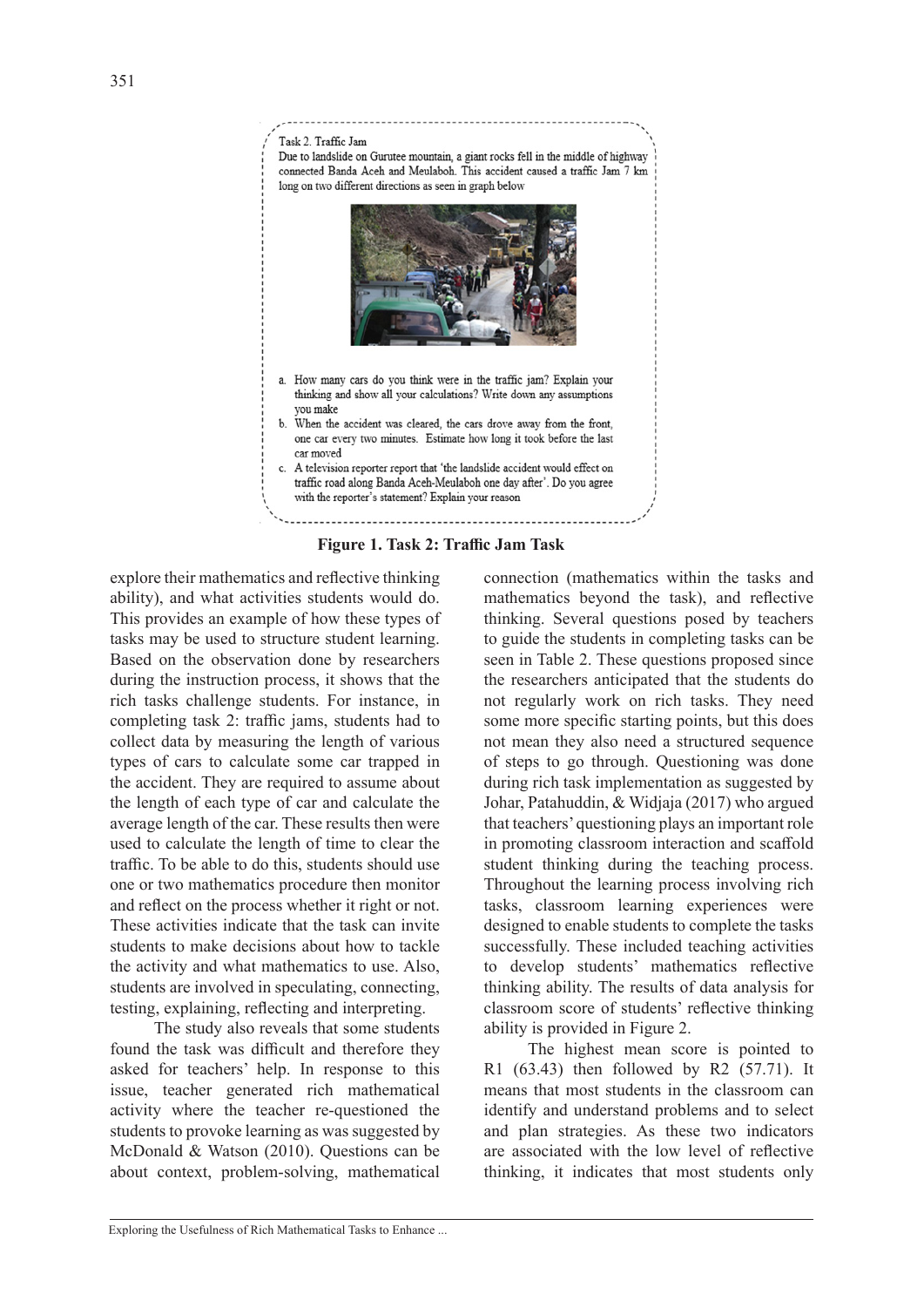



**Figure 2. Classroom Mean Score of Reflective Thinking for Each Indicator**

achieved the habitual action and understanding level of reflective thinking. However, the lowest score belongs to R5 (50.57) which suggests that this is the most challenging component of reflective thinking to be achieved by students. This condition is true since R5 is associated to the highest level of reflective thinking skill, that is critical reflection level. Even though, these findings show that most students in the classroom were only able to achieve the low level of reflective thinking, further exploration of students' response on given rich tasks found that the average score of reflective thinking for each group of student is fairly enough with four groups of students had high mean scores. The score of reflective thinking for each group is shown in Table 3.

The Table 3 exhibits that the mean score of reflective thinking obtained by seven groups of students who were exposed to rich tasks based instruction is 60 which fall within the 'credit' category. It also provides information

about students who had good reflective thinking ability. Group 1, 2, 3 and 4 had a higher mean score (more 70) than group 5, 6, and 7 (below 50) which means that those fourth higher achieved groups had better reflective thinking skill than other three groups.

In addition, analysis of student responses (see Figure 3) indicates that the scaffolding done by the teachers during the instruction process has helped students to always retrieval decisions based on evidence, facts, and knowledge.

Further analysis of student response, especially lower achiever group (see Figure 4 and Figure 5), it is found that these two groups of students even failed to provide their correct assumptions about the average length of cars (R1) which then lead to incorrect way to select and plan strategies (R2) and presenting strategies (R3). When students failed to present the correct calculation of the average length of the car trapped in traffic congestion (item 2a), it will affect the correct response of others items

| Group of | <b>Task Item</b> |     |     |    |                |    |    |                |    |            |             |                    |
|----------|------------------|-----|-----|----|----------------|----|----|----------------|----|------------|-------------|--------------------|
| student  | 1a               | 1b  | 1c  | 2a | 2 <sub>b</sub> | 2c | 3a | 3 <sub>b</sub> | 3c | <b>Sum</b> | <b>Mean</b> | Category           |
| Group 1  | 100              | 80  | 100 | 60 | 60             | 10 | 90 | 90             | 90 | 680        | 75.56       | Distinction        |
| Group 2  | 100              | 80  | 100 | 60 | 60             | 10 | 90 | 90             | 90 | 680        | 75.56       | <b>Distinction</b> |
| Group 3  | 100              | 100 | 100 | 92 | 75             | 90 | 28 | 20             | 20 | 625        | 69.44       | Credit             |
| Group 4  | 90               | 100 | 90  | 60 | 60             | 10 | 90 | 90             | 90 | 680        | 75.56       | Distinction        |
| Group 5  | 100              | 20  | 80  | 20 | 20             | 10 | 25 | 20             | 20 | 315        | 35.00       | Fail               |
| Group 6  | 100              | 80  | 100 | 20 | 20             | 10 | 20 | 20             | 10 | 380        | 35.56       | Fail               |
| Group 7  | 100              | 60  | 50  | 72 | 100            | 60 | 18 | 10             | 10 | 480        | 53.33       | Credit             |
|          |                  |     |     |    | Class Average  |    |    |                |    |            | 60.00       | Credit             |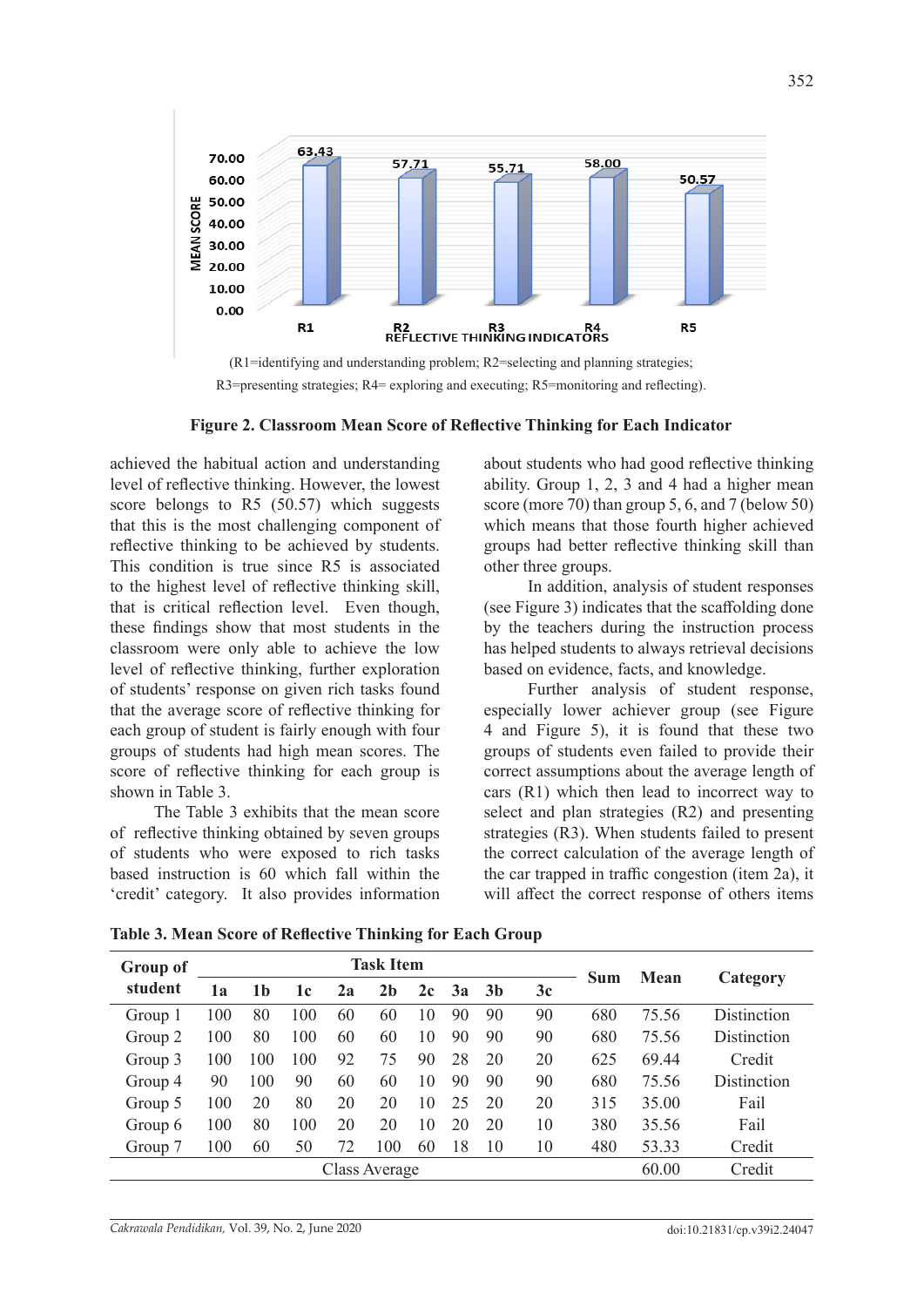(item 2b and 2c). This fact can be found from both students' responses, for instance, group 6 directly assumed the number of cars trapped without providing their reason from where that came out. On the other hand, group 5 wrote directly mean of car's length is equal to 7 meters also without explaining their reasons.

Those students' response show that some students in the classroom had low reasoning skill. They also were unable to think reflectively to evaluate their answer whether they use correct way to solve tasks and arrive at correct solution. This is an indication that students need to be trained continuously to develop the skills. Mathematics instruction conducted by teacher should emphasis on students experience solving more rich tasks which then could habituate them to develop reasoning and reflective thinking skills.

| Pari soal diatos dopat dibuat ilustrani Sebagai Gerikut !                                                            |                                  |
|----------------------------------------------------------------------------------------------------------------------|----------------------------------|
|                                                                                                                      |                                  |
| $\frac{1}{2}$                                                                                                        |                                  |
|                                                                                                                      | $k$ utu) $\epsilon_{\text{min}}$ |
| Ilu. Banda Acch Lamno                                                                                                |                                  |
| La Em                                                                                                                |                                  |
|                                                                                                                      |                                  |
| $\alpha$ . Panjang rata-rata sebuah mubit<br>$= (3 \times 10) + (3, 5 \times 12) + (4 \times 20) + (4, 5 \times 10)$ |                                  |
|                                                                                                                      |                                  |
|                                                                                                                      |                                  |
|                                                                                                                      | $+30$                            |
| $\frac{5 \times 8}{60}$                                                                                              | $+25$                            |
| $=$ $\frac{237}{60}$                                                                                                 | -20                              |
| $= 3.95$ (dibulation)                                                                                                | $\frac{1}{20}$ 15                |
| $=$ $4$                                                                                                              |                                  |
|                                                                                                                      | 4,5<br>3.5<br>3                  |
| Jadi banyak mobil didapat dengan: Panjang mobil (m)                                                                  |                                  |
| Panjang jalan - 14 km - 14000 - 3500 metil                                                                           |                                  |
| panjang mobil 4 m 4                                                                                                  |                                  |
|                                                                                                                      |                                  |
| b). I mobil membutuhkan waktu 2 meniz untuk bergerak jadi lama                                                       |                                  |
| Wakty Mobil Lepaktiv besqueak adalah                                                                                 |                                  |
| $\rightarrow$ 350 mobil = 3500 $XZ$ = 7000 menit = 11 jam 40 menit                                                   |                                  |
|                                                                                                                      |                                  |
| C). Saya tidak Beluju, karena Waktu Unluk memindahkan batu                                                           |                                  |
| dan mobil untuk bergerak adalah 6 fam dan 11 jam 4 ment                                                              |                                  |
| Sehingga besek harinya jalanan scolah bersih dari batu, jadi                                                         |                                  |
| kemacetan fidak terjadi sampai 1 hari kemudian.                                                                      |                                  |

**Figure 3. Higher Achiever Group's Response to Task 2**

|                 | a. Menarut kami banyak mobil pribadi yang terjebak sebanyak 2000 unit mobil. Dan |
|-----------------|----------------------------------------------------------------------------------|
|                 | banyak truk-truk yang terjebak sekitar 500 unit.                                 |
|                 | $4000 \times 2m = 4000 m$                                                        |
|                 | $500 \times 6m = 3000 m +$                                                       |
|                 | $7000$ m / $7km$ .                                                               |
| Ь.              | $Cdr$ anya:                                                                      |
|                 | $2000 \times 2$ Menit = 4000 menit                                               |
|                 | $500 \times 2$ ment = $1000$ ment +                                              |
|                 | 5000 menit.                                                                      |
|                 | $\approx$ 24/5000 = 28,33. Jam.                                                  |
|                 | Jadi seluruh mobil membutuhkan waktu sekitar 28,33 Jam untuk 7 km.               |
| $\mathcal{C}$ . | Setuju, tarena a tidak mungtin seorang reportermemberikan informasi langsung     |
|                 | Rada hari yang sama.                                                             |

**Figure 4. Lower Achiever Group's Response to Task 2 (Group 6)**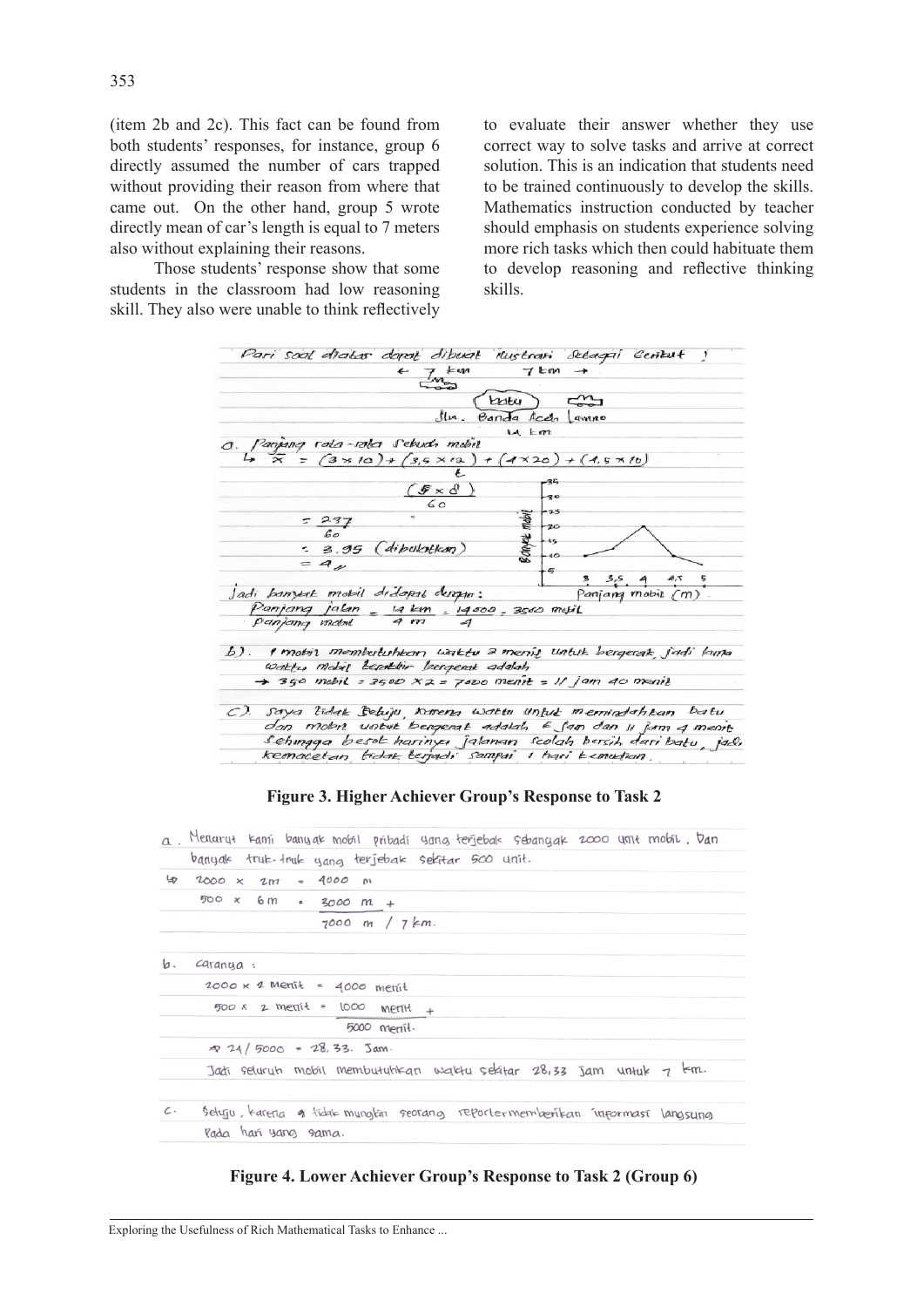

**Figure 5. Lower Achiever Group's Response to Task 2 (Group 5)**

# **Discussion**

The potentials of rich tasks in promoting student reflective thinking can be seen from the teacher's effort in facilitating student learning through rich tasks based activity. In preparing students to engage in the traffic jam task (task 2), for instance, teacher made use of five keys learning experiences following the problembased instruction method. In this process, the students developed the necessary knowledge and complex reasoning process to allow them to complete the task successfully, for example, in the first learning activities students were asked to consider the variation of the length of cars which were stuck in the traffic jam. It provided the opportunity for the students in the class to collect data on cars' length. The second learning activities allowed the process of connection where the students correctly used the statistical procedure to calculate the average length of the car and the time needed to clear the traffic. In each of these learning experiences, the students were given opportunities to actively explore and develop important knowledge and processes that would be required to complete the rich task. These learning experiences led to culminating the rich task; students actively gained, refined, extended and applied their understanding in the meaningful context as opposed to learning isolated facts and skills (Piggot, 2011; Margolinas, 2013).

Rich tasks two also required students to think critically by evaluating whether their

answer correct or not then provide the reasons. It is believed that this process might promote understanding and meaningful learning. For instance, in solving tasks 2, students developed an understanding of data collection, estimation to accurately calculated the cars trapped in the traffic, and data evaluation in the real situation instead of doing routine algebra or statistics calculation. These activities indicate that mathematics instruction using rich tasks in daily mathematics classroom could facilitate students to develop their reflective thinking. This finding supports the former studies (Ferguson, 2009; Goos *et al*., 2013).

Data analysis also exhibits that the tasks engaged students from the beginning of the lesson and allow further challenges. This finding was also corresponded with students' activities where the students posed more questions related to the tasks clarifying whether their understandings about the task were correct or not. The students' engagement also can be seen from intensive discussion and communication among students and teachers during the instruction. These findings indicate that rich tasks is potential as a pedagogical approach to fully engaged students in the learning process which is also mandated by government through the new curriculum 2013 (Ministry of Education & Culture, 2013).

Regarding reflective thinking improvement, the students' mean score was fairly enough, 60. Even though, this achievement was quite low, it is reasonable enough since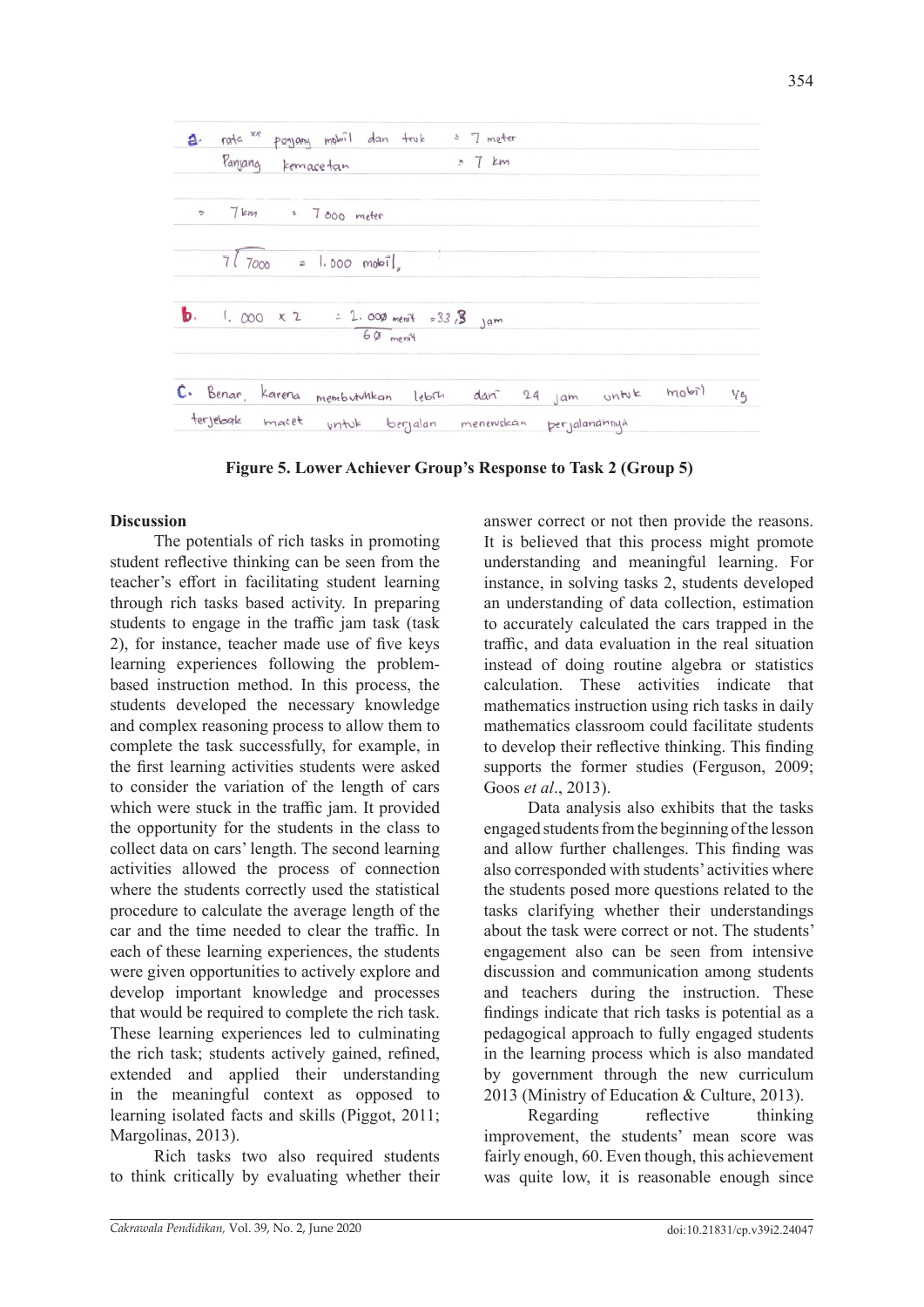reflective thinking is a complicated concept (Weshah, 1997). The important thing is that the students getting used to divergent thinking by proposing an alternative solution, although not accurate in solving. This finding is still corresponded with Stacey (2011) who reported that most of Indonesia students perform poorly at reflective thinking ability. This suggests that rich task-based instruction in daily mathematics classroom should be applied routinely so that students get used to solving the contextual problem as the result their reflective thinking might be improved in the future.

This low score also an indication that the students were unable to think critically about the correctness of their answer and their reasoning skills remain weak. The researchers presume that the students not used to validate their answer with reasonable reason in daily mathematics learning. This is because their everyday mathematics experiences mostly based on traditional approach (Tanujaya *et al*., 2017) which do not contribute to the development of reflective thinking (Weshah, 1997; Nuriadin *et al*., 2015). Low reflective thinking score among students also could be affected by their lack of conceptual understanding. These finding is inlined with previous studies conducted by Hadi, Retnawati, Munadi, Apino, & Wulandari (2018) and Alhassora, Abu, & Abdullah (2017) who found that one of student's problems in solving HOTS items is the lack of conceptual understanding. Therefore, teachers and students need to be trained in leadership skills for successful implementation of rich tasks in the daily mathematics classroom, so that students' reflective thinking can improve in the future.

## **CONCLUSION**

This study has highlighted rich tasks as one of the avenues for teaching mathematics in meaningful contexts. Overall, the findings indicate that rich tasks based instruction can be used by teachers to enhance students reflective thinking. Therefore, the conclusion of the study has highlighted a few points that should be considered for future instruction. First, using rich tasks a pedagogical approach provides students the opportunity to solve real-world problems and challenge students to engage in the learning process actively, to make connections between concepts and ideas and to allow them to question their understanding and thinking. Second, mathematics instruction involving rich tasks enable students to move beyond the learning of isolated skills and facts to make rich and meaningful connections and develop the complex reasoning process of problem-solving. Finally, by solving rich tasks, the students build their reflective thinking. Although the average score obtained by students is 60, it trained students to think reflectively and get them used to retrieve decisions based on evidence, facts and knowledge correctly. This helps students to develop such skill during their study.

Rich tasks based instruction has yielded findings of pedagogical importance. The tasks that teachers choose to use in mathematics classroom have a significant impact on the kind of thinking students achieved, their level of engagement and their ability to build conceptual understanding of the mathematical ideas. Mathematics teachers are urged to implement challenging conceptual tasks such as rich tasks to assist students in developing their higher order thinking skills such as problem-solving and reflective thinking.

Finally, some recommendations for further research are proposed. This study was descriptive and lack of a control group, thus limiting the generalization of the results. An experimental study with control group pre-test and posttest is needed to examine the effectiveness of rich tasks in developing reflective thinking among secondary school students. In addition, this study suggests that teachers need a training program on effective practice of rich tasks to be gradually integrated across school curricula and grade level to develop reflective thinking for students.

## **ACKNOWLEDGMENT**

We gratefully express our gratitude to The Ministry of Research, Technology and Higher Education of Indonesia, STKIP Bina Bangsa Getsempena and Universitas Syiah Kuala, which are kindly funding and supporting the research reported in this paper.

## **REFERENCES**

Aizikovitsh-udi, E., & Cheng, D. (2015). Developing critical thinking skills from dispositions to abilities: Mathematics education from early childhood to high. *Creative Education*, *6*(March), 455-462.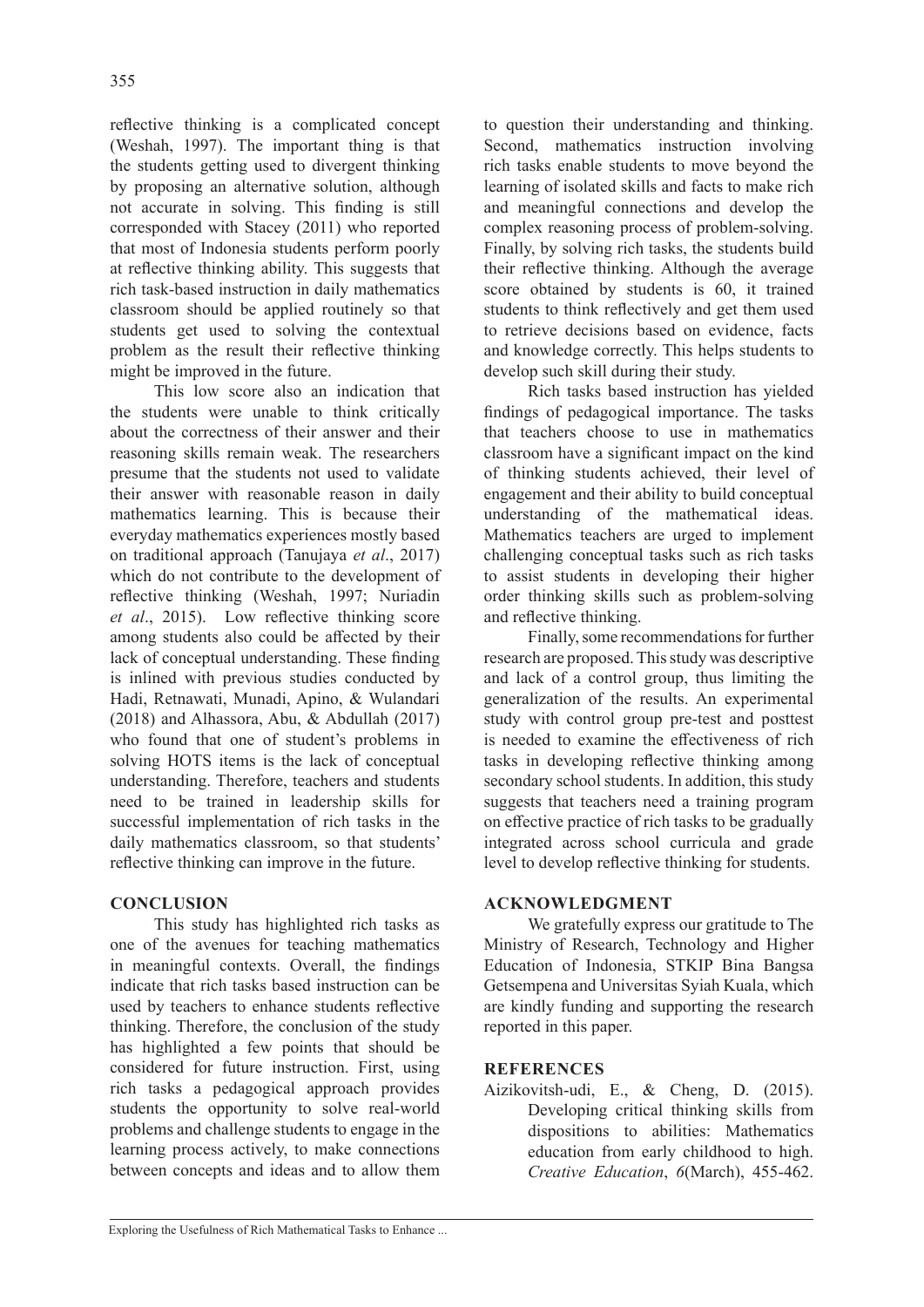doi:10.4236/ce.2015.64045.

- Alhassora, N. S. A., Abu, M. S., & Abdullah, A. H. (2017). Inculcating higher-order thinking skill in mathematics: Why is it so hard? *Man in India*, *97*(13), 51-62. http:// eprints.utm.my/id/eprint/76878/.
- Aubusson, P., Burke, P., Schuck, S., Kearney, M., & Frischknecht, B. (2014). Teachers choosing rich tasks: The moderating impact of technology on student learning, enjoyment, and preparation. *Educational Researcher*, *43*(5), 219-229. doi:10.3102/0013189X14537115.
- Avetisyan, N., & Hayrapetyan, L. R. (2017). Mathlet as a new approach for improving critical and creative thinking skills in mathematics. *International Journal of Education Research*, *12*(1), 34-44.
- Burkhardt, H. (2009). On strategic design. *Educational Designer, 1*(3), 1-22. https://www.educationaldesigner.org/ ed/volume1/issue3/article9/pdf/ed 1 3 burkhardt\_09.pdf.
- Corbin, J. M., & Strauss, A. L. (2008). *Basics of qualitative research: Techniques and procedures for developing grounded theory.* Los Angeles, CA: Sage Publications, Inc.
- Demirel, M., Derman, I., & Karagedik, E. (2015). A study on the relationship between reflective thinking skills towards problem solving and attitudes towards mathematics. *Procedia - Social and Behavioral Sciences*, *197*(February), 2086-2096. doi:10.1016/j. sbspro.2015.07.326.
- Dervent, F. (2015). The effect of reflective thinking on the teaching practices of preservice physical education teachers. *Issues in Educational Research*, *25*(3), 260-275. http://www.iier.org.au/iier25/dervent.pdf.
- Dewey, J. (1910). *How we think*. Boston, MA: D. C. Heath & Co., Publisher.
- Ferguson, S. (2009). Same tasks, different paths: Catering for students' diversity in mathematics classroom. *Australian*

*Primary Mathematics Classroom*, *14*(2), 32-36.

- Fitriati, F., & Novita, R. (2018). Designing student worksheet for rich mathematical tasks. *Journal of Physics: Conference Series, 1088*(012029), 1-7. doi:10.1088/1742- 6596/1088/1/012029.
- Foster, C. (2017). Developing mathematical fluency: Comparing exercises and rich task. *Educational Studies in Mathematics*, *97*(2), 121-141. doi:10.1007/s10649-017- 9788-x.
- Glover, A. (2016). Exploring misconception with rich tasks. *Ohio Journal of School Mathematics*, *73*(Spring), 43-49. https:// kb.osu.edu/handle/1811/80137.
- Goos, M., Geiger, V., & Dole, S. (2013). Designing rich numeracy tasks*.* In C. Margolinas (Ed.). *Proceedings of ICMI study 22: Task design in mathematics education*. Oxford, UK: International Commission on Mathematical Instruction (ICMI), pp. 591-599.
- Hadi, S., Retnawati, H., Munadi, S., Apino, E., & Wulandari, N. F. (2018). The difficulty of high school students in solving higher-order thinking skills problems. *Problems of Education in the 21st Century, 76*(4), 520-532. http://oaji.net/ articles/2017/457-1533495738.pdf.
- Henningsen, M., & Stein, M. K. (1997). Mathematical tasks and student cognition: classroom-based factors that support and inhibit high-level mathematical thinking and reasoning. *Journal for Research in Mathematics Education*, *28*(5), 524-549. doi:10.2307/749690.
- Johar, R., Patahuddin, S. M., & Widjaja, W. (2017). Linking pre-service teachers' questioning and students' strategies in solving contextual problems: A case study in Indonesia and the Netherlands. *The Mathematics Enthusiast*, *14*(1), 101-128. h=p://scholarworks.umt.edu/tme/vol14/  $iss1/8$ .

Kadivar, P., Tanha, Z., Sh, J., & Farzad, V.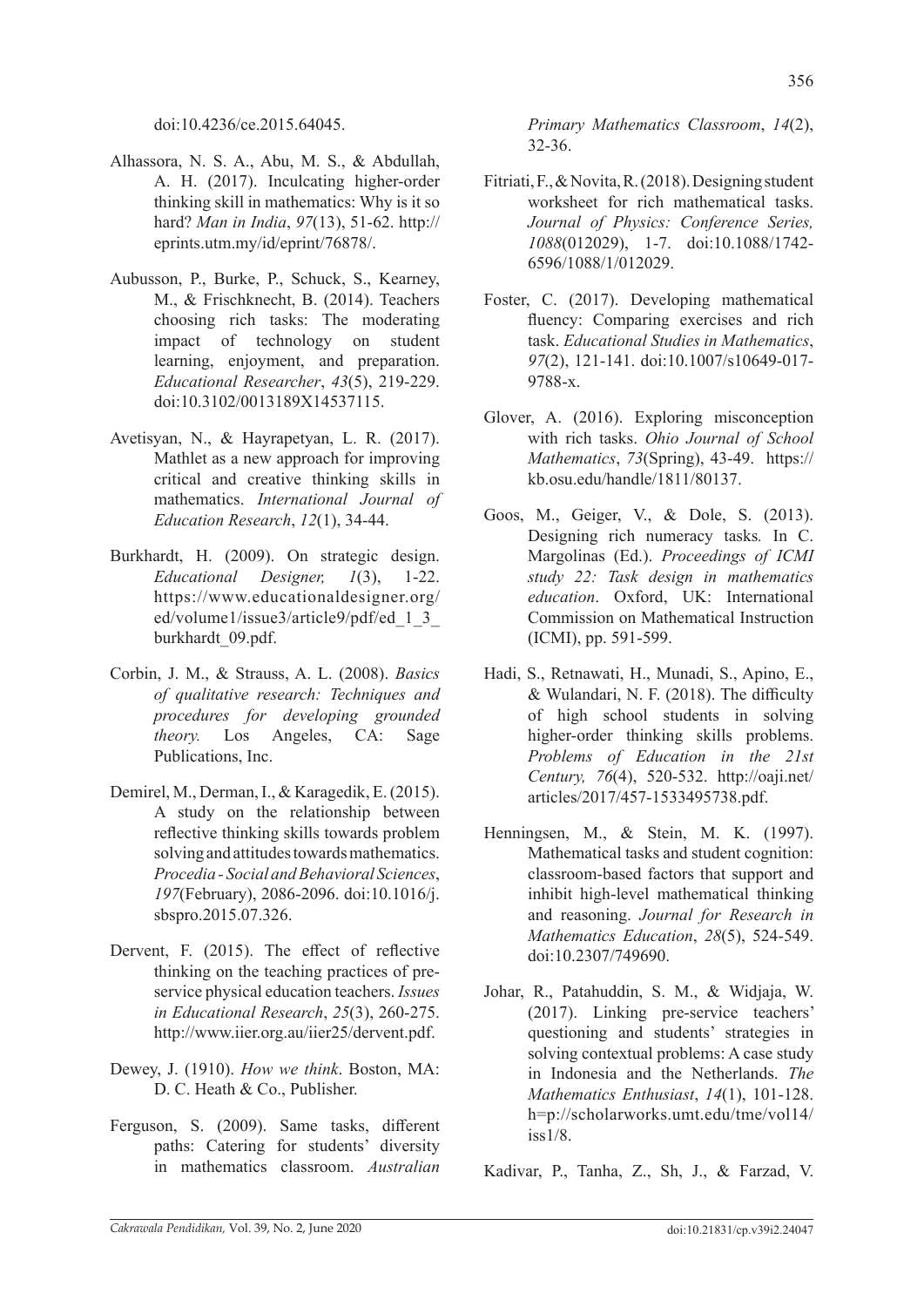(1993). Effect of epistemological beliefs, learning approach and Reflective thinking on academic achievement. *Recent Researches in Sociology, Financing, Environment, and Health Science*, 151- 156.

- Kramarski, B., Mevarech, Z., & Arami, M. (2002). The effects of metacognitive instruction on solving mathematical authentic tasks. *Educational Studies in Mathematics*, *49*(2), 225-250. doi:10.1023/A:1016282811724.
- Kurniawati, L., Kusumah, Y. S., Sumarmo, U., & Sabandar, J. (2014). Enhancing students' mathematical intuitive-reflective thinking ability through problem-based learning with hypnoteaching method. *Journal of Education and Practice*, *5*(36), 130-136. https://www.iiste.org/Journals/index.php/ JEP/article/view/17480.
- Margolinas (Ed.). (2013). *Proceedings of ICMI study 22: Task design in mathematics education*. Oxford, UK: International Commission on Mathematical Instruction (ICMI).
- Ministry of Education & Culture. (2013). *Pergeseran paradigma belajar Abad 21*. https://lpmpriau.kemdikbud.go.id/ pergeseran-paradigma-belajar-abad-21/.
- McDonald, S., & Watson, A. (2010). *What's in a task? Generating mathematically rich activity*. Oxford, UK: QCDA.
- Moulds, P. (2002). Rich tasks: Developing student learning around important tasks. *Australian Science Teachers Journal*, *48*(4), 6-13.
- Narmaditya, B. S., Wulandari, D., & Sakarji, S. R. (2018). Does problem-based learning improve critical thinking skills? *Cakrawala Pendidikan*, *37*(3), 378-388. doi:10.21831/cp.v38i3.21548.
- Nuriadin, I., Kusumah, Y. S., Sabandar, J., & Dahlan, J. A. (2015). Enhancing of students' mathematical reflective thinking ability through knowledge sharing learning strategy in senior high.

*International Journal of Education and Research*, *3*(9), 255-268. http://www. ijern.com/September-2015.php.

- Phan, H. P. (2006). Examination of student learning approaches, reflective thinking, and epistemological beliefs: A latent variables approach. *Electronic Journal of Research in Educational Psychology*, *4*(10), 577- 610. doi:10.1080/01443410701349809.
- Piggot, J. (2011). *Rich task and contexts.* http:// nrich.maths.org/5662.
- Porntawekul, S., & Raksasataya, S. (2012, 17-18 September). *The development of reflective thinking instructional model for student teachers.* Paper presented at 2nd Annual International Conference on Education & E-Learning (EeL), Bali, Indonesia. doi:10.5176/2251-1814\_EeL12.118.
	- Queensland Department of Education. (2001). *New basics project: Productive pedagogies.* Brisbane: Author. http:// education.qld.gov.au.
- Retnowati, E., Fathoni, Y., & Chen, O. (2018). Mathematics problem solving skills acquisition: learning by problem posing or by problem solving. *Cakrawala Pendidikan, 37*(1), 1-10. doi:10.21831/cp/ v37i1.28787.
- Santos, J. R. A. (1999). Cronbach's alpha: A tool for assessing the reliability of scales. *Journal of Extension*, *37*(2), 1-5. https://www.joe.org/joe/1999april/ tt3.php#:~:text=Summated%20 scales%20are%20often%20used,the%20 researcher%20wants%20to%20 measure.&text=Cronbach's%20 alpha%20determines%20the%20internal- ,instrument%20to%20gauge%20its%20 reliability.
- Saputra, M. D., Joyoatmojo, S., Wardani, D. K., & Sangka, K. B. (2019). Developing criticalthinking skills through the collaboration of jigsaw model with problem-based learning model. *International Journal of Instruction*, *12*(1), 1077-1094. doi:10.29333/iji.2019.12169a.